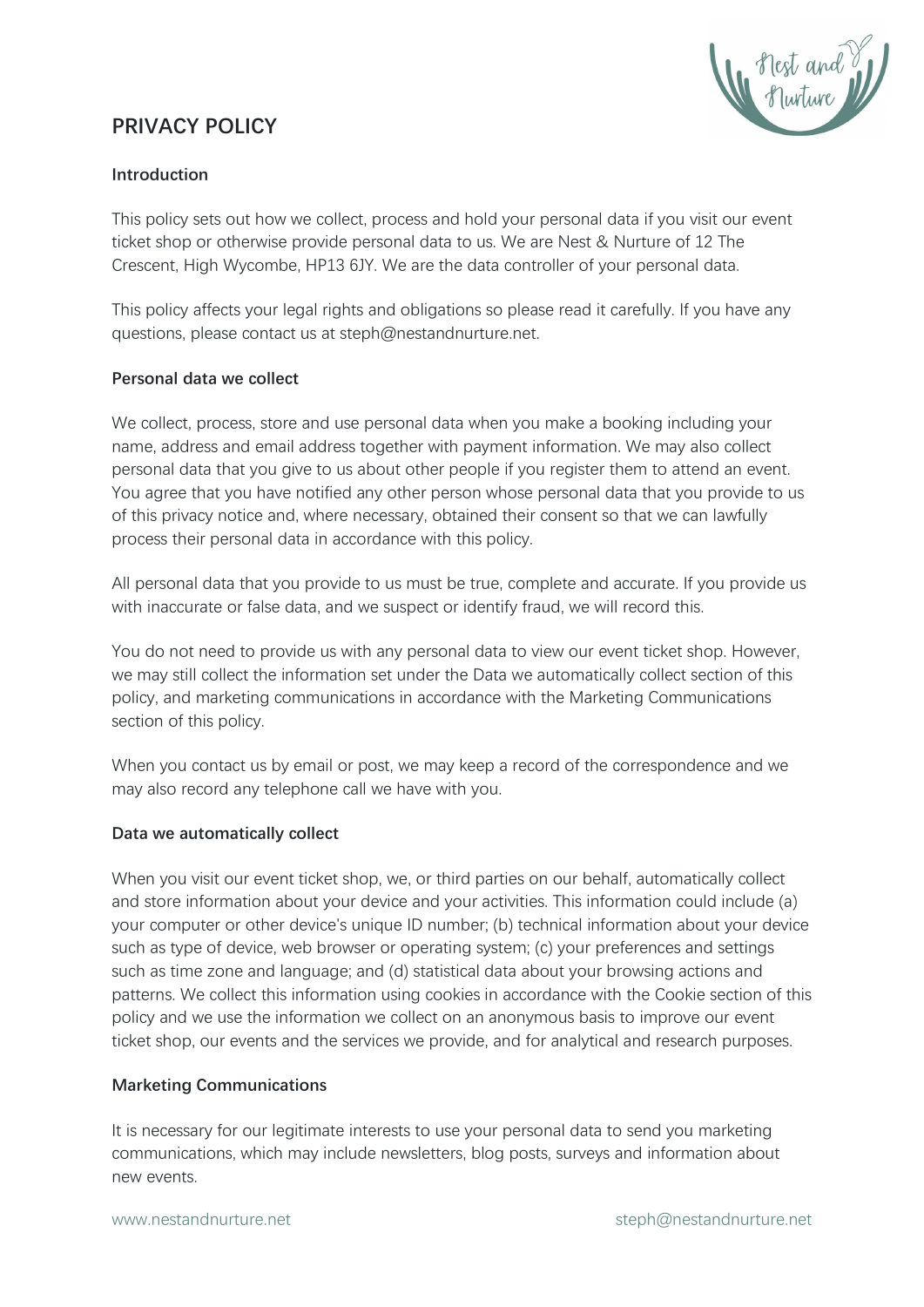

You can choose to no longer receive marketing communications by contacting us at steph@nestandnurture.net or clicking unsubscribe from a marketing email. If you do unsubscribe to marketing communications, it may take up to 5 business days for your new preferences to take effect. We shall therefore retain your personal data in our records for marketing purposes until you notify us that you no longer wish to receive marketing emails from us.

#### Lawful processing of your personal data

We will use your personal data in order to comply with our contractual obligation to supply to you the tickets to an event that you have booked, including to contact you with any information relating to the event, to deliver the event to you in accordance with any requests you make and that we agree to, and to deal with any questions, comments or complaints you have in relation to the event.

We may also use your personal data for our legitimate interests, including dealing with any customer services you require, enforcing the terms of any other agreement between us, for regulatory and legal purposes (for example anti-money laundering), for audit purposes and to contact you about changes to this policy.

## Who do we share your data with?

We may share your personal data with any service providers, sub-contractors and agents that we may appoint to perform functions on our behalf and in accordance with our instructions, including payment providers, event ticketing providers, email communication providers, IT service providers, accountants, auditors and lawyers.

Under certain circumstances we may have to disclose your personal data under applicable laws and/or regulations, for example, as part of anti-money laundering processes or protect a third party's rights, property, or safety.

We may also share your personal data in connection with, or during negotiations of, any merger, sale of assets, consolidation or restructuring, financing, or acquisition of all or a portion of our business by or into another company.

#### Where we hold and process your personal data

Some or all of your personal data may be stored or transferred outside of the European Union (the EU) for any reason, including for example, if our email server is located in a country outside the EU or if any of our service providers or their servers are based outside of the EU. We shall only transfer your personal data to organisations that have provided adequate safeguards in respect of your personal data.

#### **Cookies**

A cookie is a small text file containing a unique identification number that is transferred (through your browser) from a website to the hard drive of your computer. The cookie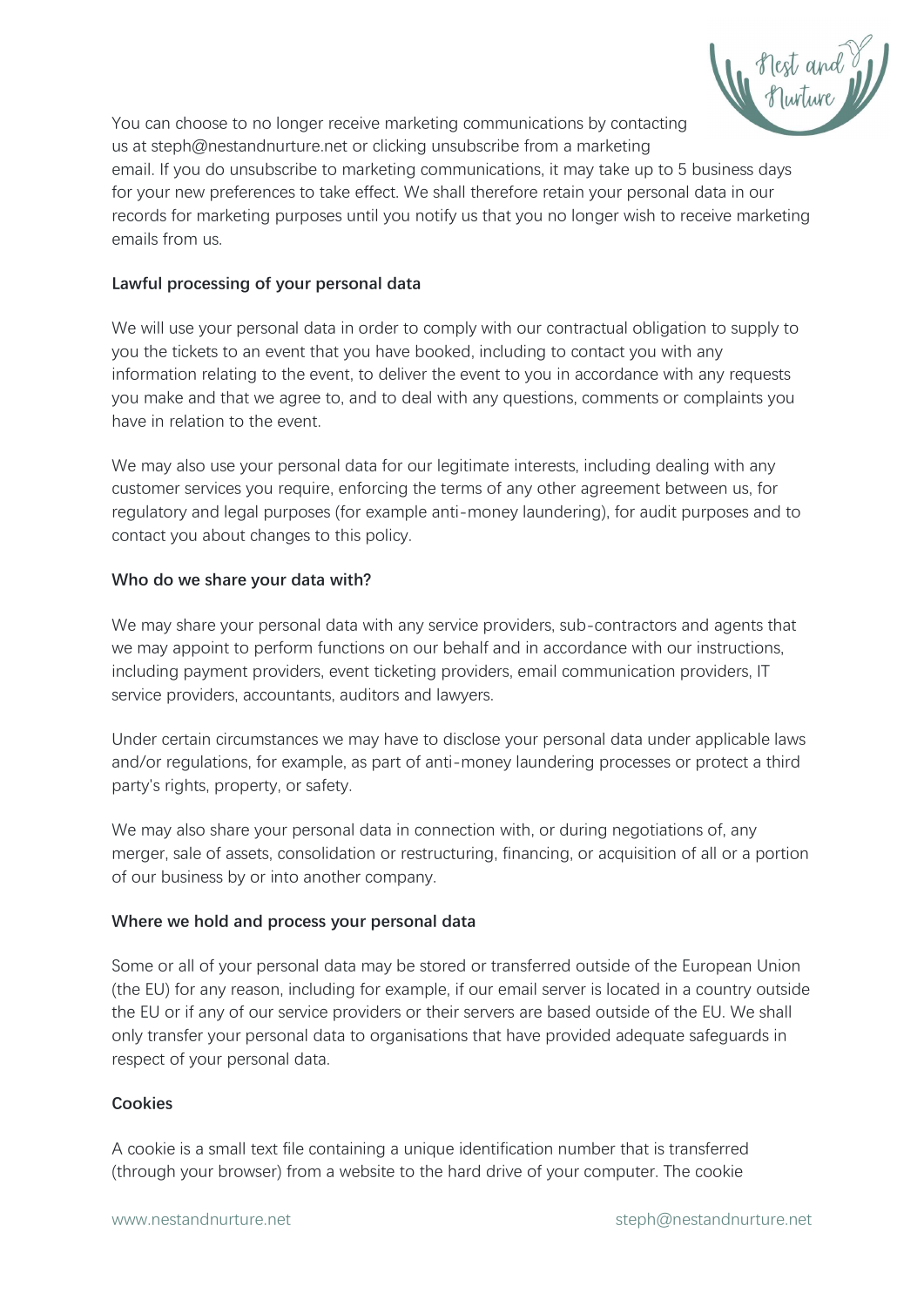

identifies your browser but will not let a website know any personal data about you, such as your name and/or address. These files are then used by websites to identify when users revisit that website.

Our event ticket shop uses cookies so that we can recognise you when you return and personalise your settings and preferences. Most browsers are initially set up to accept cookies. You can change your browser settings either to notify you when you have received a cookie, or to refuse to accept cookies. Please note that our event ticket shop may not operate efficiently if you refuse to accept cookies.

We also use Google Analytics to monitor how the event ticket shop is used. Google Analytics collects information anonymously and generates reports detailing information such as the number of visits to the event ticket shop, where visitors generally came from, how long they stayed on the event ticket shop, and which pages they visited. Google Analytics places several persistent cookies on your computer's hard drive. These do not collect any personal data. If you do not agree to this you can disable persistent cookies in your browser. This will prevent Google Analytics from logging your visits.

## Security

We shall process your personal data in a manner that ensures appropriate security of the personal data, including protection against unauthorised or unlawful processing and against accidental loss, destruction or damage, using appropriate technical or organisational measures. All information you provide to us is stored on our secure servers. Any payment transactions are encrypted using SSL technology.

Where we have given, or you have chosen a password, you are responsible for keeping this password confidential.

However, you acknowledge that no system can be completely secure. Therefore, although we take these steps to secure your personal data, we do not promise that your personal data will always remain completely secure.

#### Your rights

You have the right to obtain from us a copy of the personal data that we hold for you, and to require us to correct errors in the personal data if it is inaccurate or incomplete. You also have the right at any time to require that we delete your personal data. To exercise these rights, or any other rights you may have under applicable laws, please contact us at steph@nestandnurture.net.

Please note, we reserve the right to charge an administrative fee if your request is manifestly unfounded or excessive.

If you have any complaints in relation to this policy or otherwise in relation to our processing of your personal data, you should contact the UK supervisory authority: the Information Commissioner, see www.ico.org.uk.